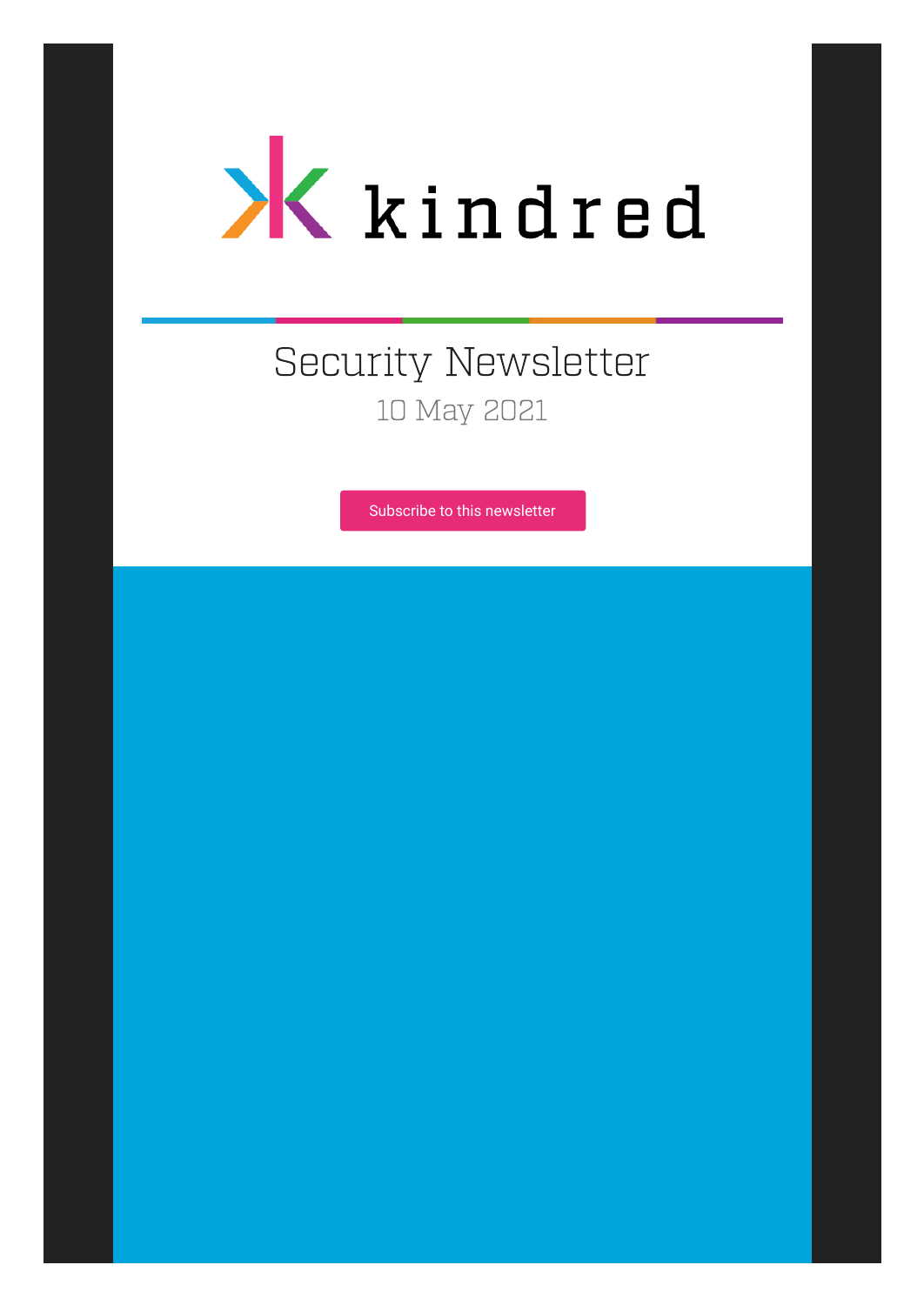#### 21Nails: Multiple Critical Vulnerabilities in Exim Mail Server



Newly discovered critical vulnerabilities in the Exim mail transfer agent (MTA) software allow unauthenticated remote attackers to execute arbitrary code and gain root privilege on mail servers with default or common configurations.

The security flaws (10 remotely exploitable and 11 locally) found and reported by the Qualys Research Team are collectively known as 21Nails.

One of the vulnerabilities discovered affects all versions of Exim going back all the way to 2004 (going back to the beginning of its Git history 17 years ago).

[Read More on Qualys blog](https://blog.qualys.com/vulnerabilities-research/2021/05/04/21nails-multiple-vulnerabilities-in-exim-mail-server)

## More #News

- [Crypto miners are killing free CI](https://layerci.com/blog/crypto-miners-are-killing-free-ci/)
- [Cloud Incident Response Framework](https://cloudsecurityalliance.org/artifacts/cloud-incident-response-framework/)
- [How China turned a prize-winning iPhone hack against the Uyghurs](https://www.technologyreview.com/2021/05/06/1024621/china-apple-spy-uyghur-hacker-tianfu/)
- Malicious Office 365 Apps Are the Ultimate Insiders
- [Google Wants to Make Everyone Use Two Factor Authentication](https://www.vice.com/amp/en/article/93yyqe/google-wants-to-make-everyone-use-two-factor-authentication)
- [Chinese military unit accused of cyber-espionage bought multiple western antivirus](https://therecord.media/chinese-military-unit-accused-of-cyber-espionage-bought-multiple-western-antivirus-products/) products
- [Bulletproof hosting admins plead guilty to running cybercrime safe haven](https://www.bleepingcomputer.com/news/security/bulletproof-hosting-admins-plead-guilty-to-running-cybercrime-safe-haven/)
- [New TsuNAME DNS bug allows attackers to DDoS authoritative DNS servers](https://www.bleepingcomputer.com/news/security/new-tsuname-dns-bug-allows-attackers-to-ddos-authoritative-dns-servers/)
- [Your Old Phone Number Can Be Used to Hack You](https://www.vice.com/en/article/wx55xz/your-old-phone-number-can-be-used-to-hack-you-study-finds)
- [Apple Is Having a Really Bad Time With iPhone Security Bugs This Year](https://www.vice.com/en/article/v7ee7m/apple-is-having-a-really-bad-time-with-iphone-security-bugs-this-year) Attacks Sla ghter All Spectrum [Defenses](https://threatpost.com/attacks-slaughter-spectre-defenses/165809/)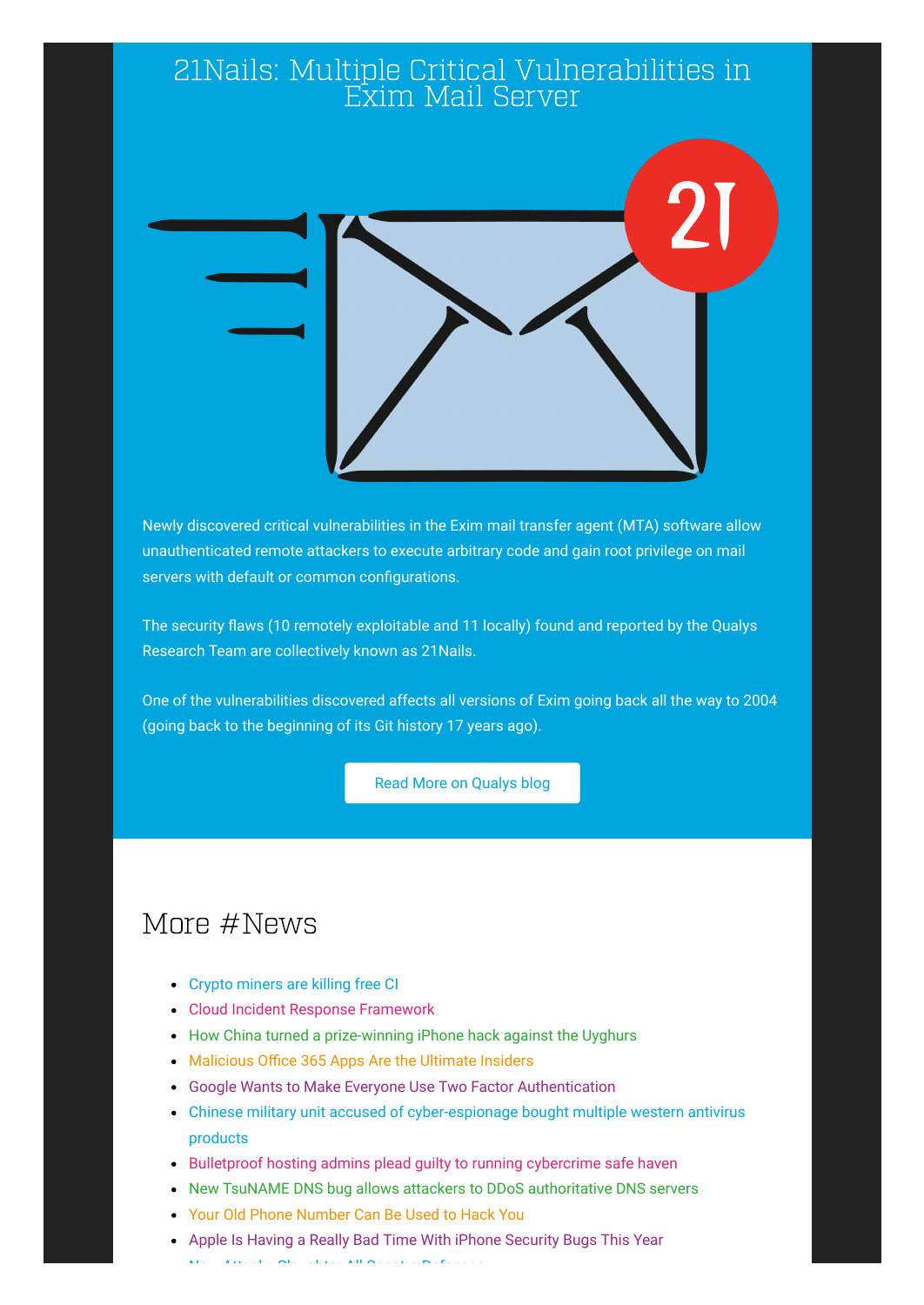• [New Attacks Slaughter All Spectre Defenses](https://threatpost.com/attacks-slaughter-spectre-defenses/165809/)

#### #Breach Log

- [A student pirating software led to a full-blown Ryuk ransomware attack](https://www.bleepingcomputer.com/news/security/a-student-pirating-software-led-to-a-full-blown-ryuk-ransomware-attack/)
- [Largest U.S. pipeline shuts down operations after ransomware attack](https://www.bleepingcomputer.com/news/security/largest-us-pipeline-shuts-down-operations-after-ransomware-attack/)
- [Business email compromise campaign targets wide range of orgs with gift card scam](https://www.microsoft.com/security/blog/2021/05/06/business-email-compromise-campaign-targets-wide-range-of-orgs-with-gift-card-scam/)
- [Twilio discloses impact from Codecov supply-chain attack](https://www.bleepingcomputer.com/news/security/twilio-discloses-impact-from-codecov-supply-chain-attack/)
- [Health care giant Scripps Health hit by ransomware attack](https://www.bleepingcomputer.com/news/security/health-care-giant-scripps-health-hit-by-ransomware-attack/)
- [Ransomware Hits Australian Telecom Provider Telstra's Partner](https://www.bankinfosecurity.com/ransomware-hits-australian-telecom-provider-telstras-partner-a-16524)

### #Patch Time!

- [Dell patches 12-year-old driver vulnerability impacting millions of PCs](https://labs.sentinelone.com/cve-2021-21551-hundreds-of-millions-of-dell-computers-at-risk-due-to-multiple-bios-driver-privilege-escalation-flaws/)
- [Cisco HyperFlex HX Command Injection Vulnerabilities](https://tools.cisco.com/security/center/content/CiscoSecurityAdvisory/cisco-sa-hyperflex-rce-TjjNrkpR)
- [Foxit Reader bug lets attackers run malicious code via PDFs](https://www.bleepingcomputer.com/news/security/foxit-reader-bug-lets-attackers-run-malicious-code-via-pdfs/)
- [Qualcomm vulnerability impacts nearly 40% of all mobile phones](https://www.bleepingcomputer.com/news/security/qualcomm-vulnerability-impacts-nearly-40-percent-of-all-mobile-phones/)
- [Cisco bugs allow creating admin accounts, executing commands as root](https://www.bleepingcomputer.com/news/security/cisco-bugs-allow-creating-admin-accounts-executing-commands-as-root/)
- VMware fixes critical RCE bug in vRealize Business for Cloud
- [Google Chrome adopts Windows 10 exploit protection feature](https://www.bleepingcomputer.com/news/security/google-chrome-adopts-windows-10-exploit-protection-feature/)
- Apple fixes 2 iOS zero-day vulnerabilities actively used in attacks
- Pulse Secure fixes VPN zero-day used to hack high-value targets
- [Firefox for Android gets critical update to block cookie-stealing hole](https://nakedsecurity.sophos.com/2021/05/06/firefox-for-android-gets-critical-update-to-block-cookie-stealing-hole/)

#### #Tech and #Tools

- [Trickbot Brief: Creds and Beacons](https://thedfirreport.com/2021/05/02/trickbot-brief-creds-and-beacons/)
- [Relaying Potatoes: Another Unexpected Privilege Escalation Vulnerability in Windows](https://labs.sentinelone.com/relaying-potatoes-dce-rpc-ntlm-relay-eop/) RPC Protocol
- [Jenkins Attack Framework](https://github.com/Accenture/jenkins-attack-framework)
- [Mystikal Addressing the pain of macOS initial access payloads](https://posts.specterops.io/introducing-mystikal-4fbd2f7ae520)
- [RM3 Curiosities of the wildest banking malware](https://research.nccgroup.com/2021/05/04/rm3-curiosities-of-the-wildest-banking-malware/)
- **[Bypassing EDR real-time injection detection logic](https://blog.redbluepurple.io/offensive-research/bypassing-injection-detection)**
- [HoneyCreds Catching Network Poisoners Like Responder](https://github.com/ben0xa/honeycreds)
- [Domain Hijacking Via Logic Error](https://www.cyberis.co.uk/blog/domain-hijacking.html)